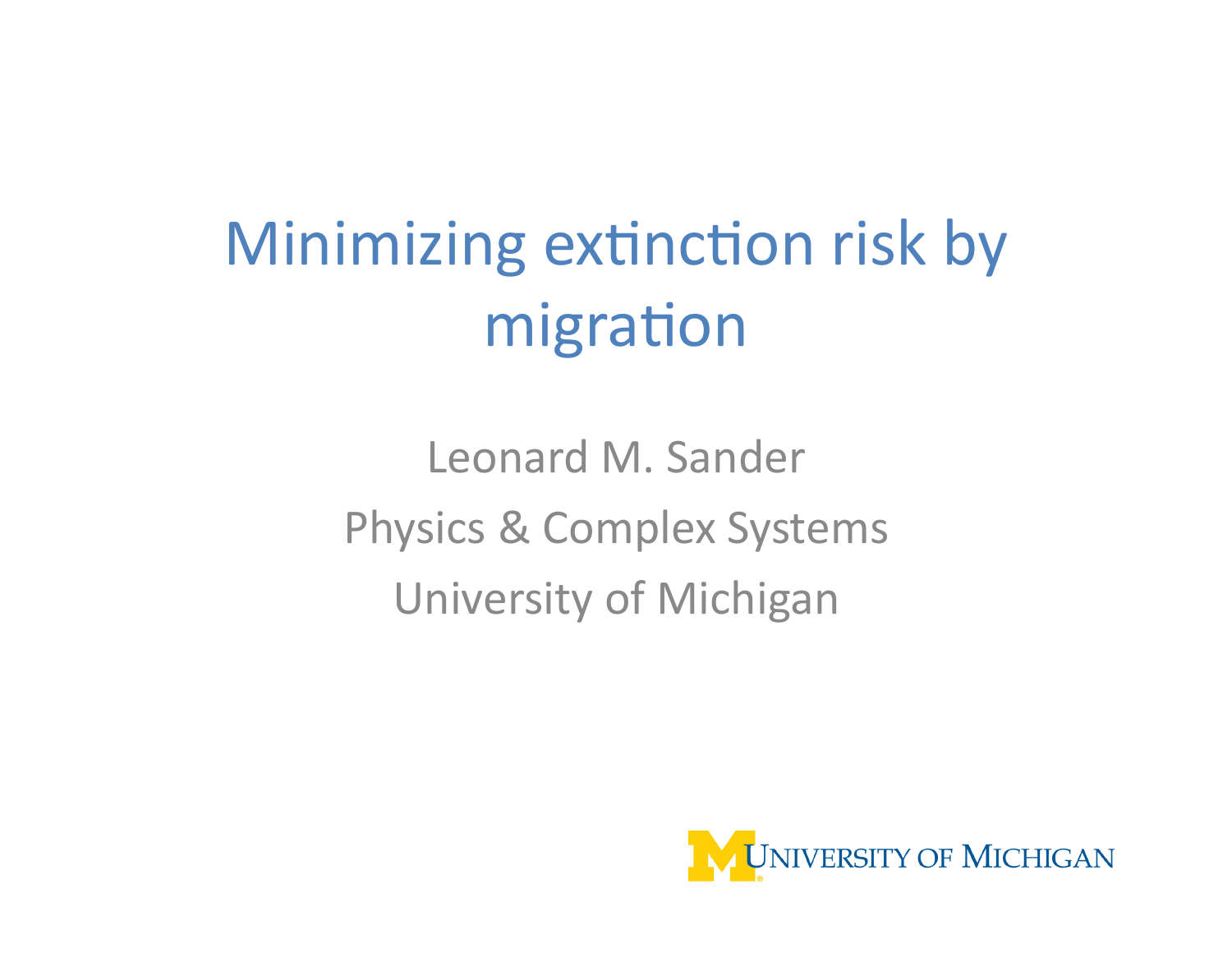# Collaborators'

- With
	- Michael Khasin, UM, Oakland University, NASA Ames'
	- Baruch Meerson, Hebrew University
	- Evgeniy Khain, Oakland University
- arXiv.org 1201.5204v2 [q-bio.PE]

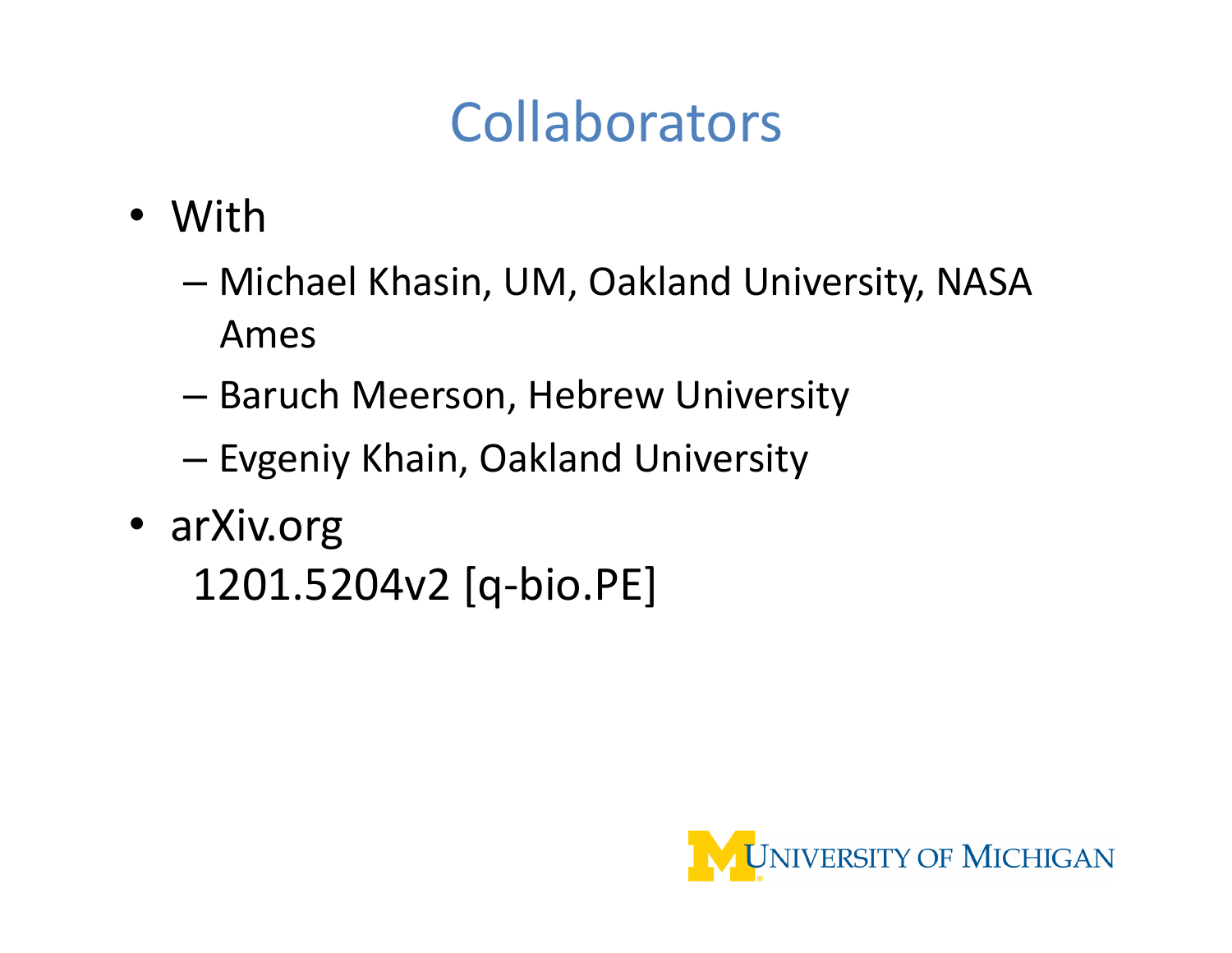# Extinction risk & rare events

- We will introduce a model that may be interesting in population biology and ecology with a surprising result.
	- Like'many'popula\*on'problems,'this'one'*lacks&* detailed balance.
- We are interested in a rare event, extinction of a metapopulation.
- We do the problem numerically and, in the limit of large populations, in the WKB (eikonal) approximation.
- The most interesting results are *not given by WKB.*

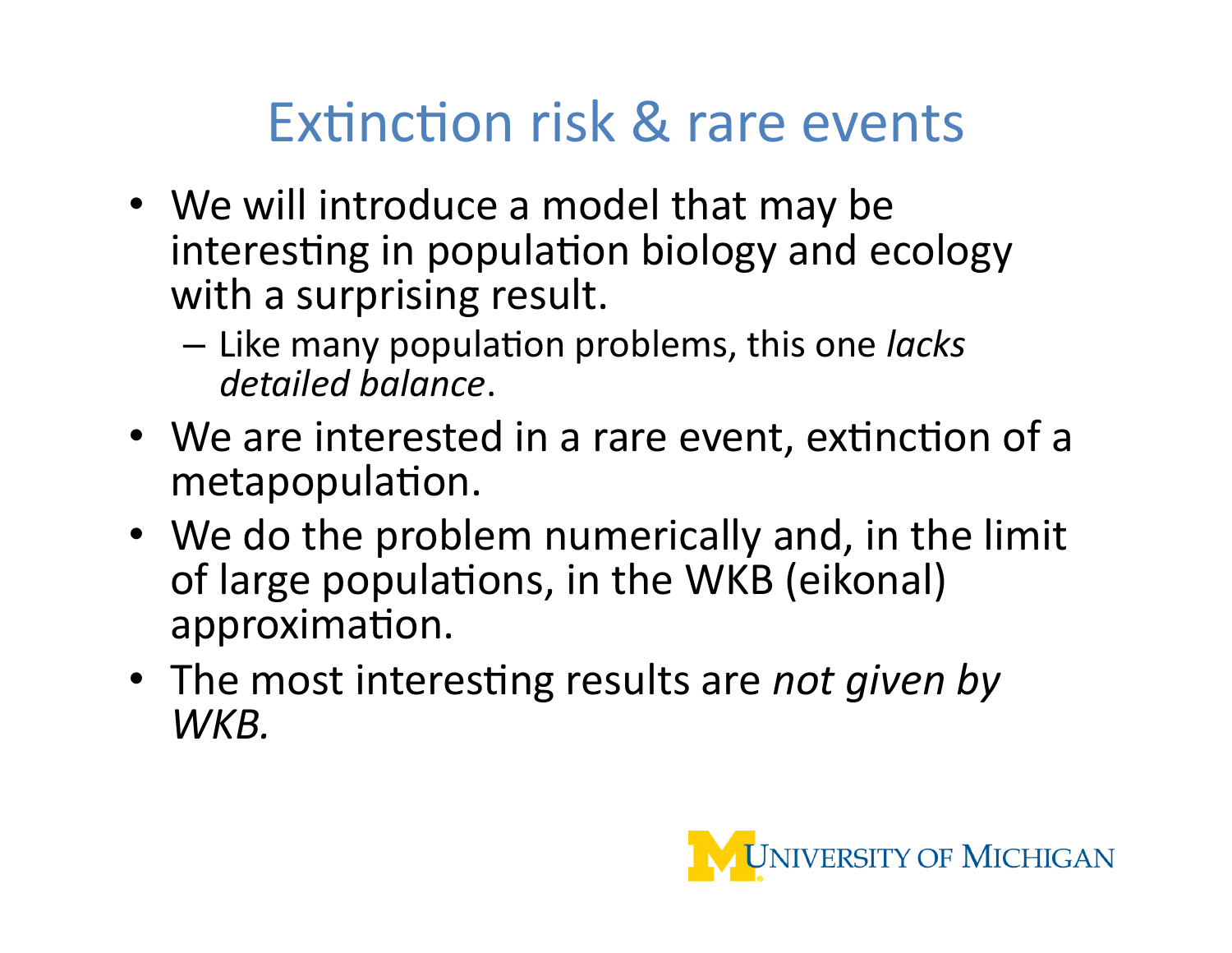# Ecological motivation

- Populations of animals and plants are often fragmented and live on small patches of habitat. (Meta-population)
- A local population is prone to extinction because of the shot noise of birth and death processes.
- The whole meta-population, however, might persist much longer in a balance between local extinctions and re-colonizations
- Is there an optimal migration rate that maximizes the mean time to extinction (MTE) of the metapopulation?

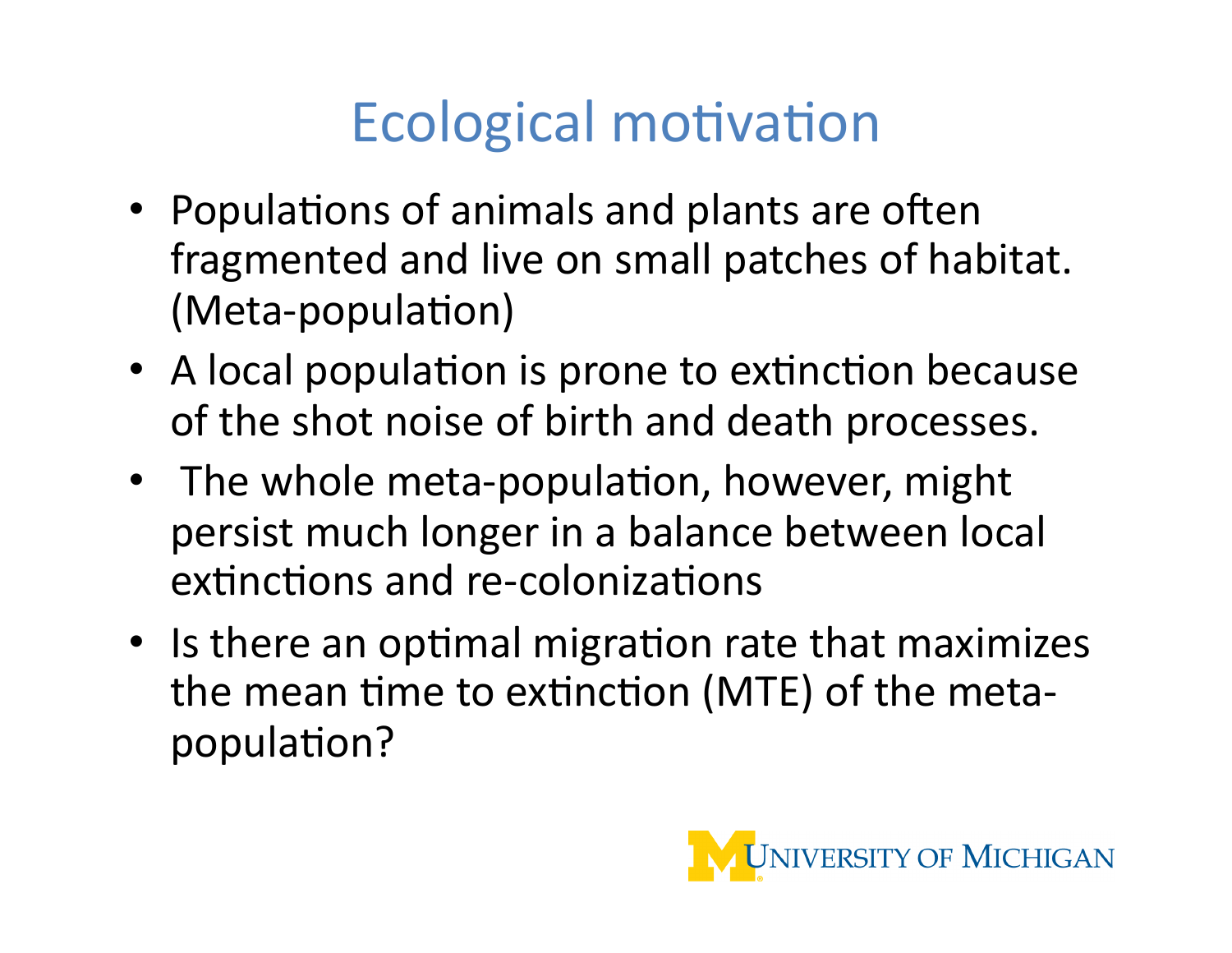### A tale of two trees (or a forest)

- Suppose the same species lives on two patches of habitat.
- The two patches differ only by how favorable they are: i.e. one has a larger *carrying capacity* (steady state population) than the other.
- Question: what is the best strategy for long-term survival? Migrate or not?
	- $-$  'Always stay home' seems better for the better patch.
	- *'Migrate often'* seems better for the worse patch.
- What is better for the population as a whole?
- We will generalize to a network of N trees.



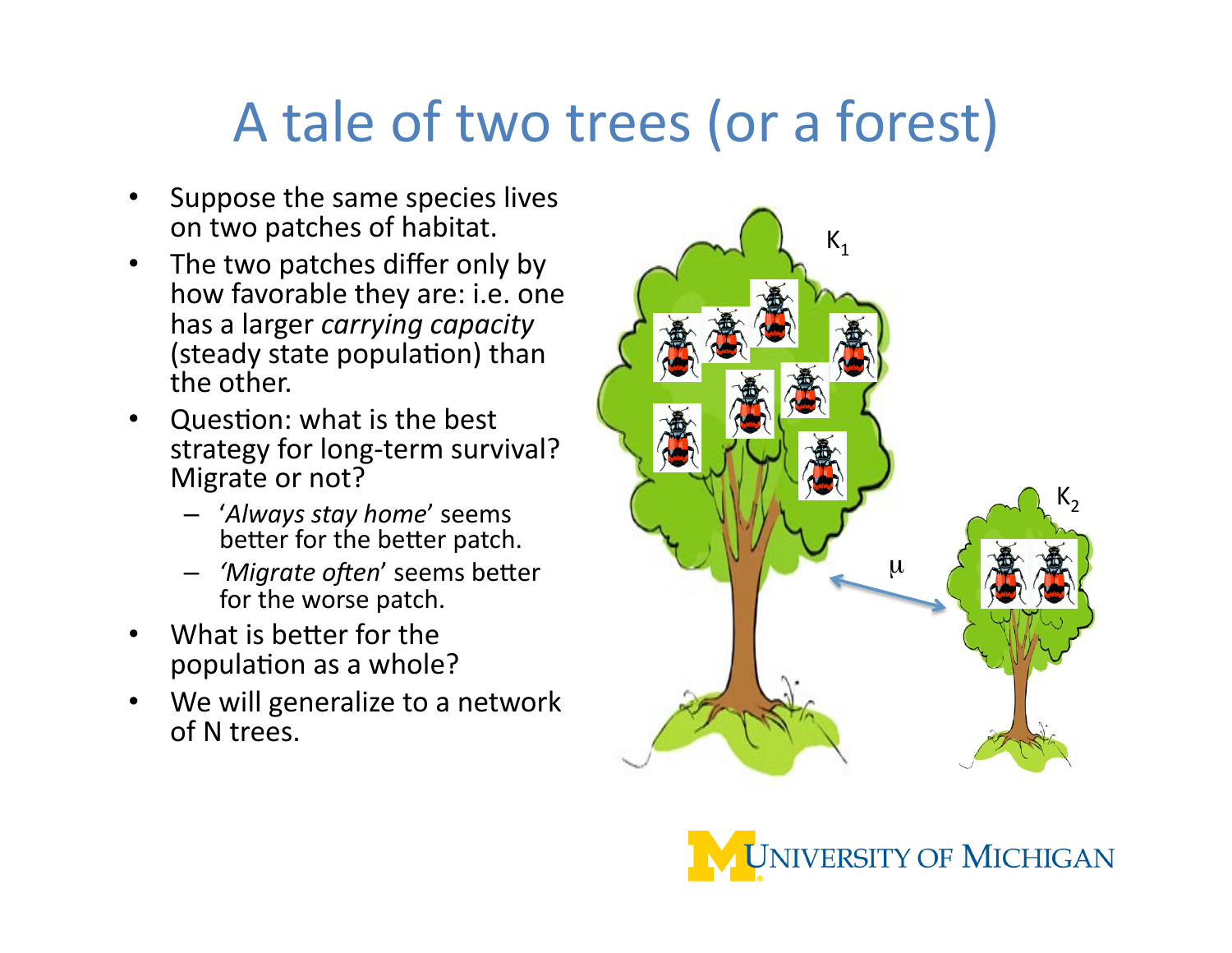# Minimizing extinction risk, 2 sites

- When the patches are uncoupled, each is expected to have a steady state population:  $K_1$ = K,  $K_2$ = $K$ K, K>>1,  $K$ <1 (one good place, one bad place).
- Populations go extinct as a result of rare, large fluctuations in  $birth/death$  rates.
- $T =$  mean time to extinction obeys
	- T  $\sim$  exp(K<sub>i</sub>S), S of order unity, see below.
		- Thus the 'bad' patch has *much faster extinction*.
		- We always neglect prefactors.
- Guesses for the best strategy:
	- Exclude the poor that live elsewhere.<br>Avoid the bad tree select  $\mu$ =0.
	- Share the wealth. Migrate to share the risk-select  $\mu$  very large.
- Our result: Neither strategy is optimum: *The best migration rate is small, but not&zero.*



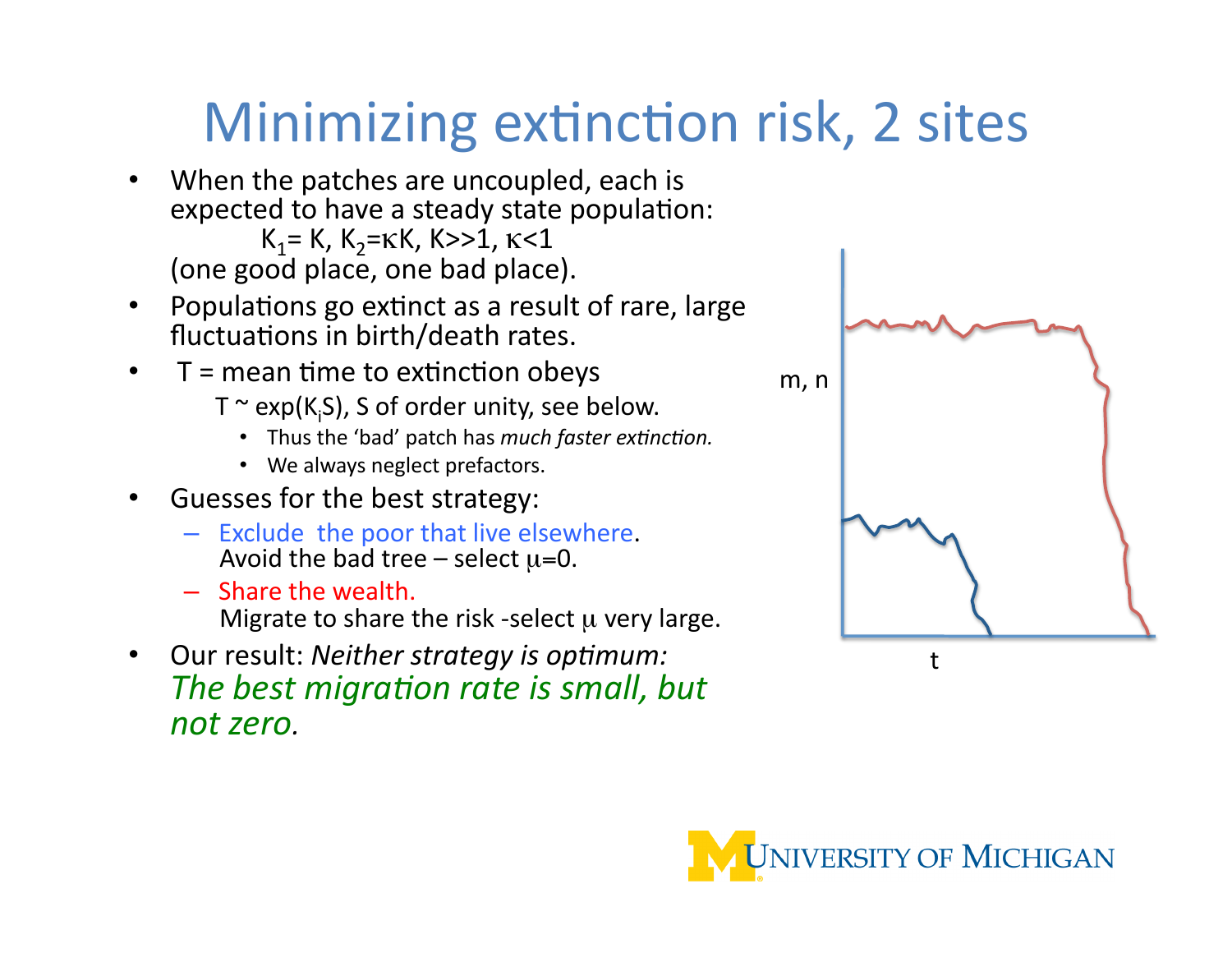# **Model**

- Dynamics:  $m=#$  on good site,  $n=#$  on bad site  $Birth: X\rightarrow X+X,$  (rate 1, sets time unit). Death: X+X→0, (rate 1/K<sub>i</sub>) Migration: m,  $n \leftrightarrow m-1$ ,  $n+1$  (rate  $\mu$ )
- Mean field model: x=m/K, y=n/K, K<sub>2</sub>= $K$ K, K<sub>1</sub>=K:

$$
-\, dx/dt = x - x^2 - \mu(x-y) \ndy/dt = y - y^2/\kappa - \mu(y-x)
$$

- Fixed points:  $[x*(\kappa,\mu), y*(\kappa,\mu)]$ ;  $[0,0]$ .
	- $\mu=0: x^*=1; y^*=k.$
	- $\mu = \infty$ :  $x^* = y^* = 2\kappa/(1+\kappa); 1/x^* = 1/y^* = (1/2)(1+1/\kappa).$ 
		- $-$  Effective carrying capacity per site is the *harmonic mean*  $1/K_{\text{eff}} = (1/2) (1/K_1 + 1/K_2),$

dominated by smaller K. Total capacity is  $4\kappa/(1+\kappa)$ .

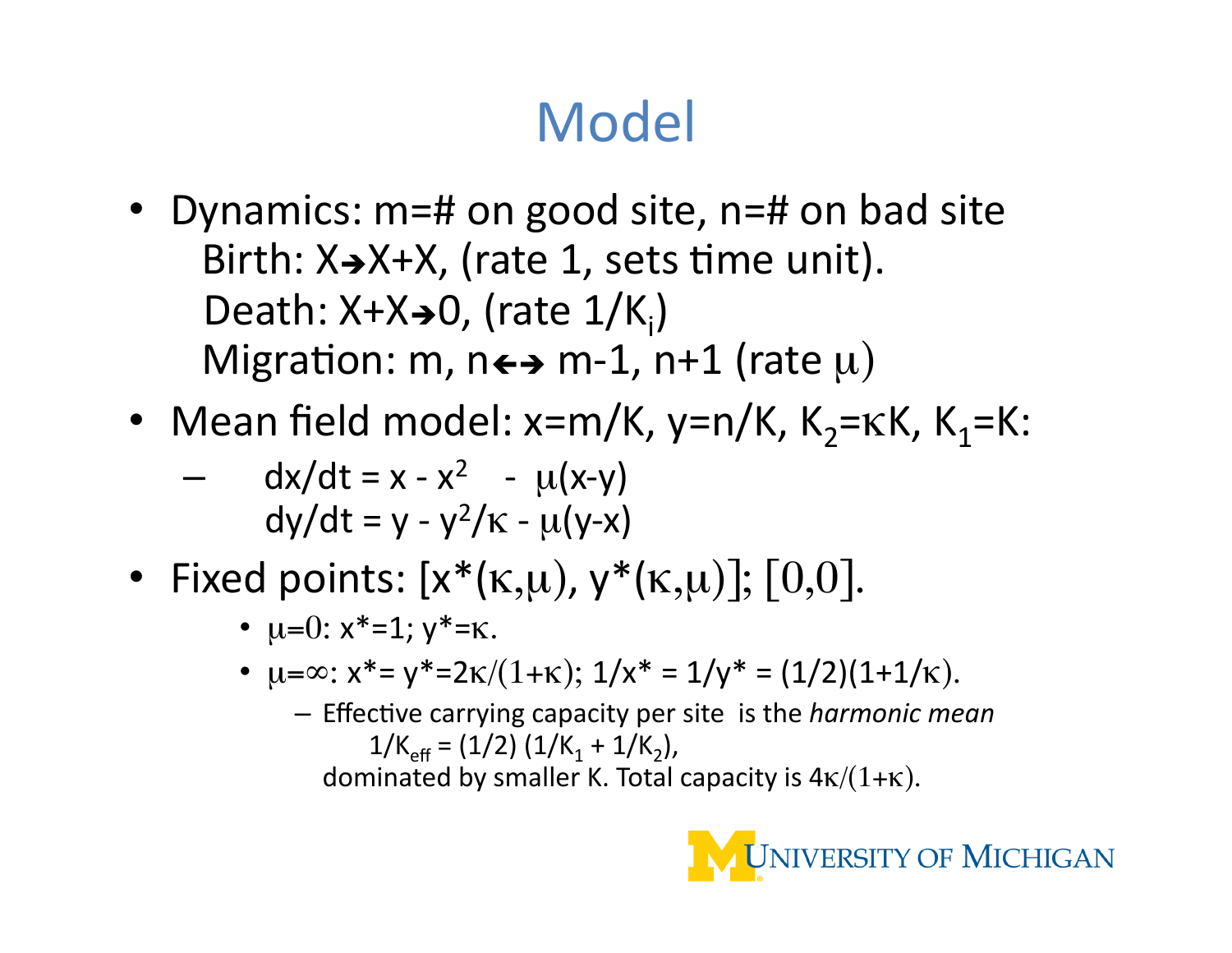

 $-$  This turns out to give the maximum T.

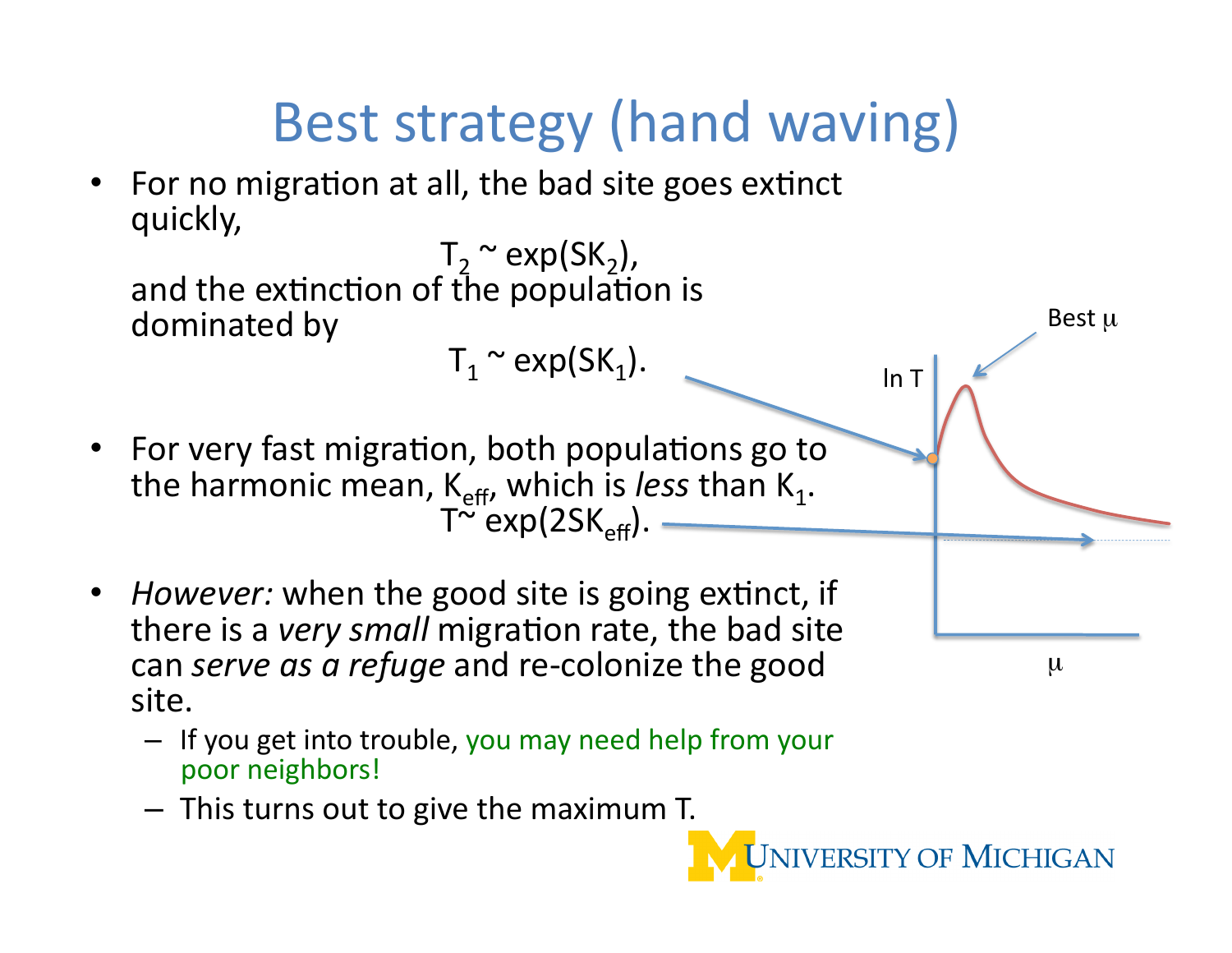# Maximum extinction time

• Recolonization and synchronization:

When both sites go extinct, they must be *synchronized*: the time of extinction cannot differ by longer than the time to transfer one agent,  $t_r = 1/\mu$ K, and rescue the empty site. We will assume  $\mu$ K>1, so  $t_r$  is a short time.

- If  $\mu$ <<1 the on-site dynamics is unaffected by migration.
- In order to have extinction we need both sites to go extinct together within time t<sub>r</sub>. The probability for this is the *product*  $of$  probabilities:

 $t_r^2$   $\omega_1$ exp(-K $_1$ S)  $\omega_2$ exp(-K $_2$ S)

- Thus the effective carrying capacity for  $\mu \sim 1/K$  is the *sum*:  $T(\mu=0^+)$  ~ exp[S(K<sub>1</sub>+K<sub>2</sub>)] > T( $\mu=0$ ) > T( $\mu=\infty$ )
- All of this will be checked in two ways: WKB and numerically.

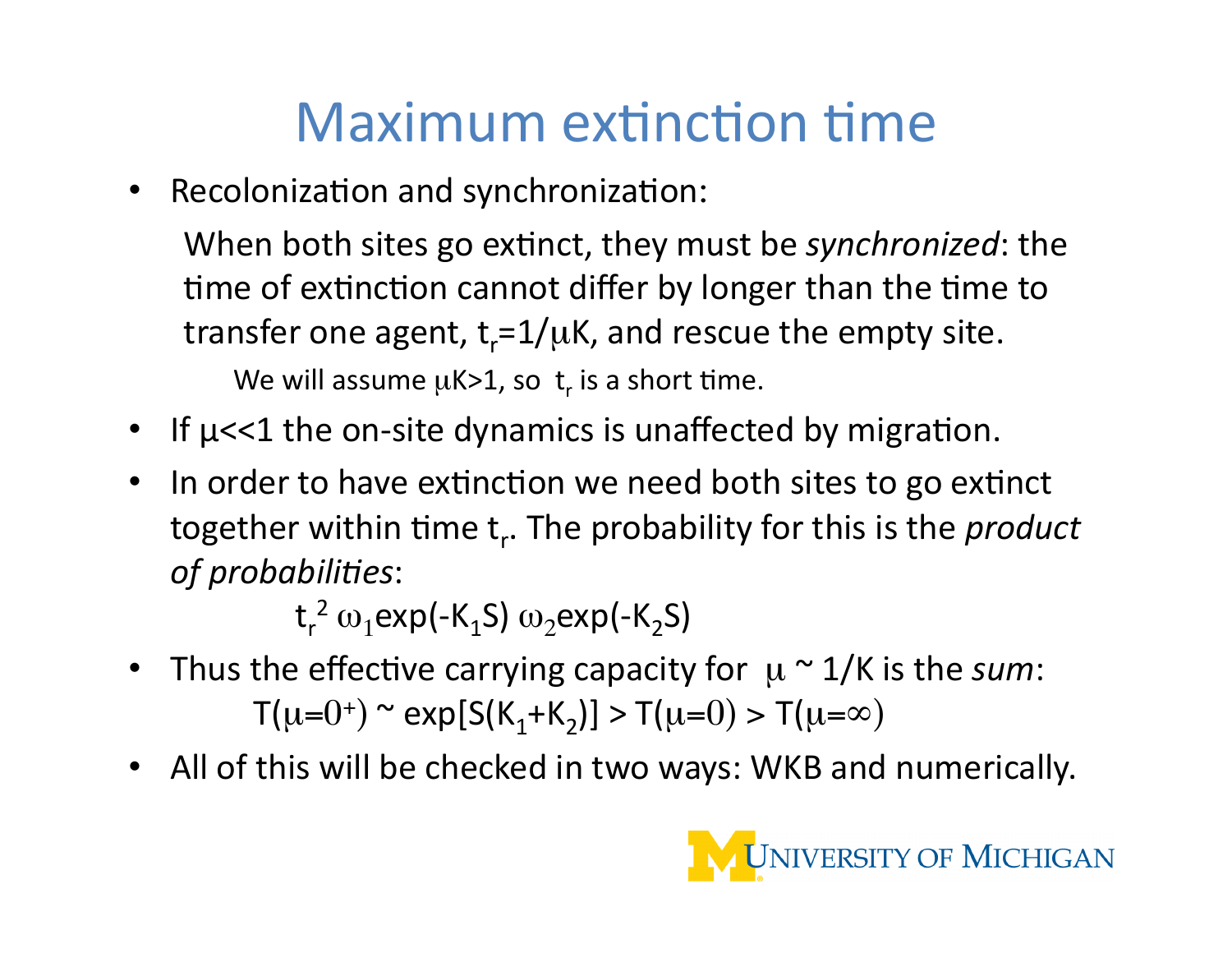#### **Master equation**

• Master equation for probability  $P(m,n)$ :

$$
\dot{P}_{m,n}(t) = \hat{H}P_{m,n} \equiv (m-1)P_{m-1,n} + (n-1)P_{m,n-1} + \frac{(m+1)(m+2)}{2K}P_{m+2,n} + \frac{(n+1)(n+2)}{2\kappa K}P_{m,n+2}
$$

$$
+\mu(m+1)P_{m+1,n-1} + \mu(n+1)P_{m-1,n+1} - \left[ (1+\mu)(m+n) + \frac{m(m-1)}{2K} + \frac{n(n-1)}{2\kappa K} \right]P_{m,n}.
$$

- Extinction probability:  $dP_{0.0}/dt = P_{2.0}/K + P_{0.2}/KK$
- Quasi-stationary state: MFT,  $x^*$ ,  $y^*$ .
- Master equation is linear: Expand in eigenvalues  $\hat{H}P = -P/T_{i}$ ;  $P = \sum P_{i} exp(-t/T_{i}).$
- Large eigenvalues give fast relaxation to  $x^*$ ,  $y^*$ .
- Smallest non-zero eigenvalue gives extinction time:

• 
$$
P_{m,n} = \pi_{m,n} e^{(-t/T)}
$$
;  $P_{0,0} \sim [1 - e^{(-t/T)}]$ .  $T = T_1$ 

• T is large; 
$$
\hat{H} \pi_{m,n} = \pi_{m,n}/T \approx 0
$$
.  
1/T =  $[\pi_{2,0}/K + \pi_{0,2}/KK]$ 

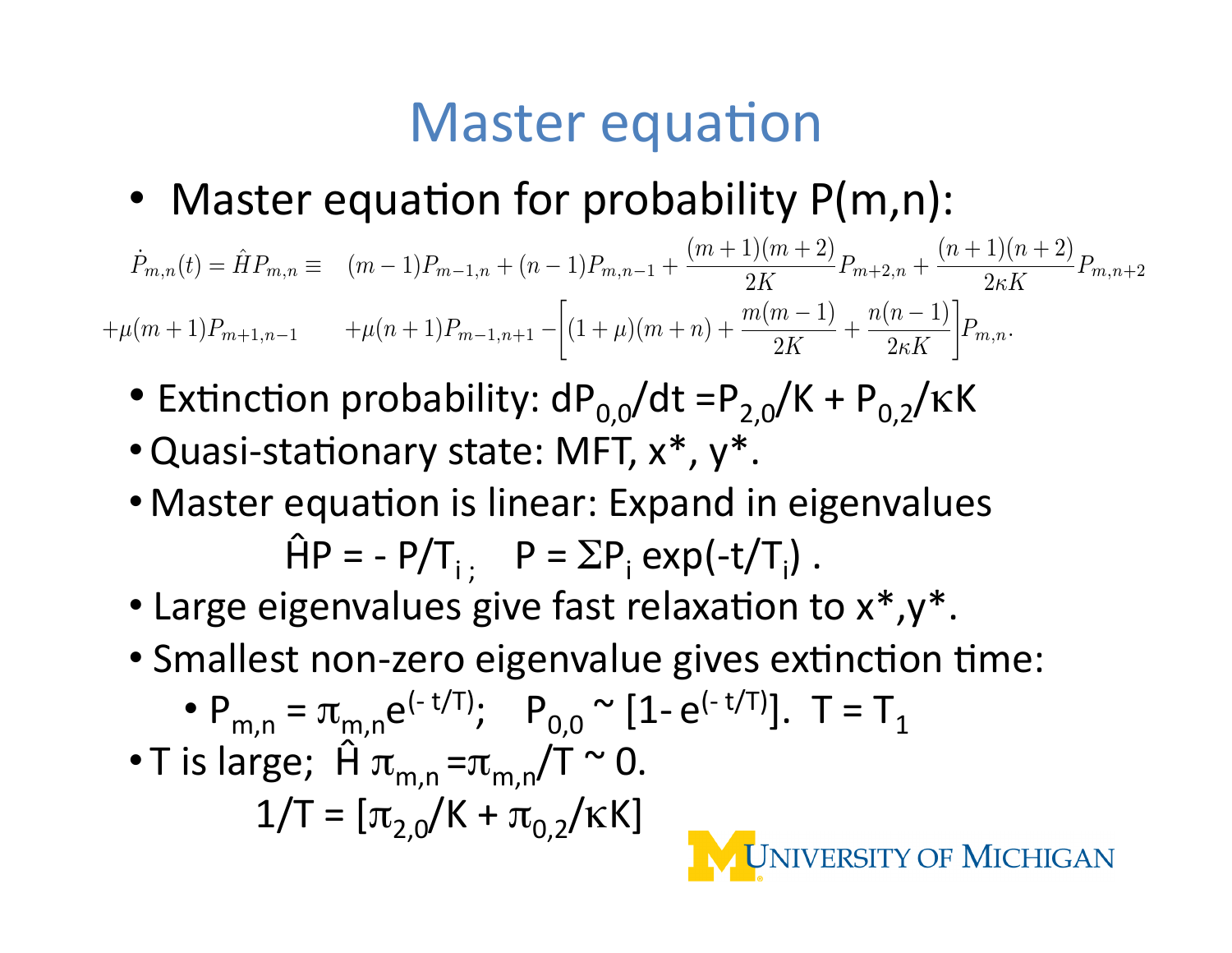#### WKB approximation

- We expect  $\pi$  to have an exponentially small tail in the region near 0,0.
	- WKB ansatz (Kubo, 73, ...):  $\pi_{m,n} = \exp(-KS(x,y))$ ; S is the action.
	- Set x=m/K; y=n/K; treat as continuous variables.
- Put ansatz in master equation: replace differences in m, n by derivatives in x, y.
- Equation for S to leading order in  $1/K$  has the form of a Hamilton-Jacobi equation: we have a *classical mechanics problem.*

$$
H(x, y, \partial_x S, \partial_y S) = 0; \quad p_x = \partial_x S; \quad p_y = \partial_y S
$$

$$
H(x, y, p_x, p_y) = x (e^{p_x} - 1) + \frac{x^2}{2} (e^{-2p_x} - 1)
$$

$$
+ y (e^{p_y} - 1) + \frac{y^2}{2\kappa} (e^{-2p_y} - 1)
$$

$$
+ \mu x (e^{-p_x + p_y} - 1) + \mu y (e^{p_x - p_y} - 1).
$$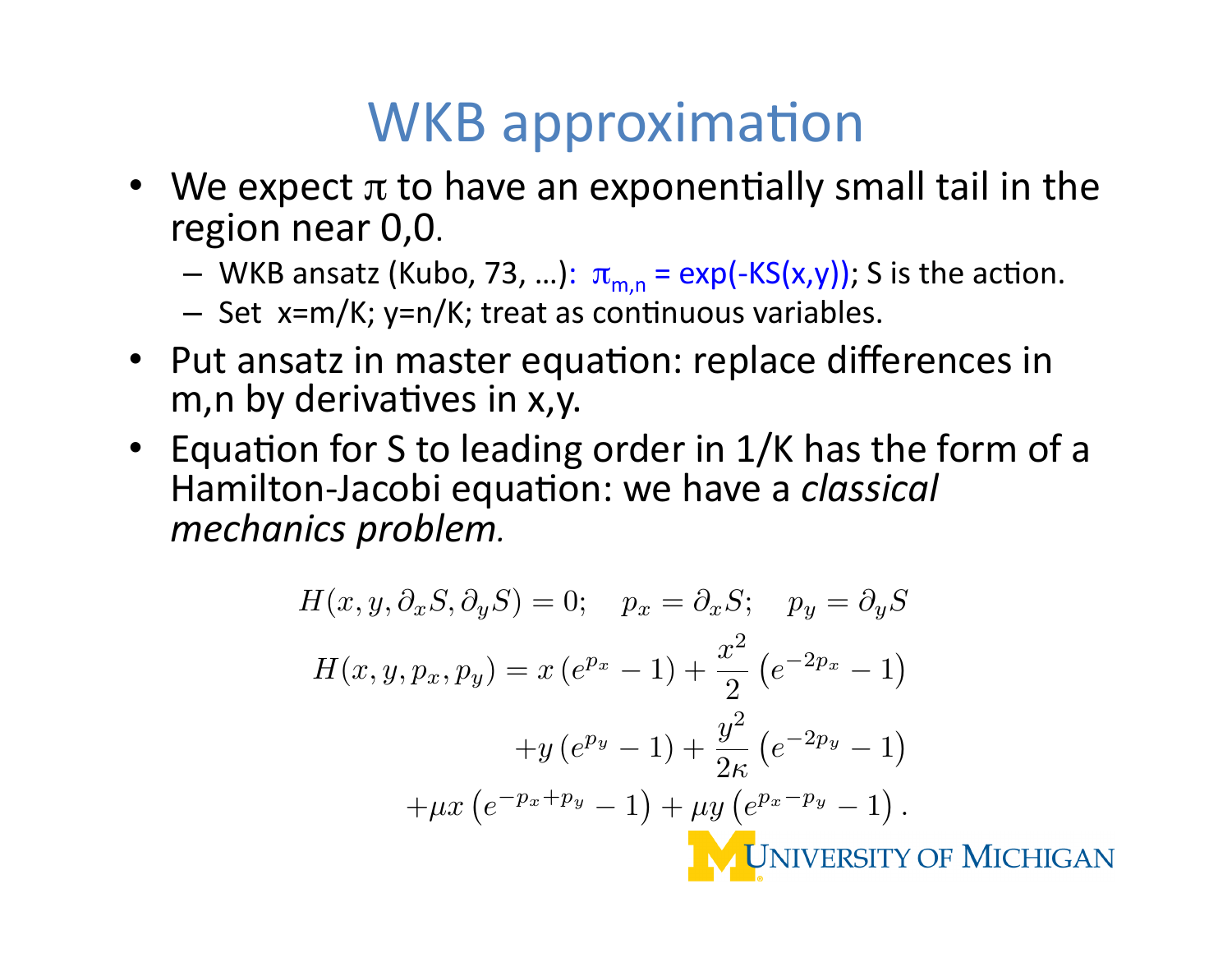# HJ equations and classical mechanics

- The PDE  $H(x,y,p_x,p_y)=0$  can be solved by characteristics, i.e. finding paths  $x(t)$ ,  $y(t)$ .
- In physics terms we have to find the path of a fictitious particle with  $E=0$  whose equations of motion are:

$$
\dot{x} = \partial_{p_x} H; \dot{p}_x = -\partial_x H
$$

$$
\dot{y} = \partial_{p_y} H; \dot{p}_y = -\partial_y H
$$

- We need to find the *instanton*, the path (x,y,p<sub>x</sub>,p<sub>v</sub>) that goes from the quasi-stationary state,  $(x^*,y^*,0,0)$  (t=-∞) to the exit point (0,0).
	- For technical reasons, for this type of extinction the momenta at the exit are infinite: the exit point is actually  $(0,0,-\infty,-\infty)$ .
- The instanton is the path with the least action:

$$
S = \int (p_x dx + p_y dy)
$$

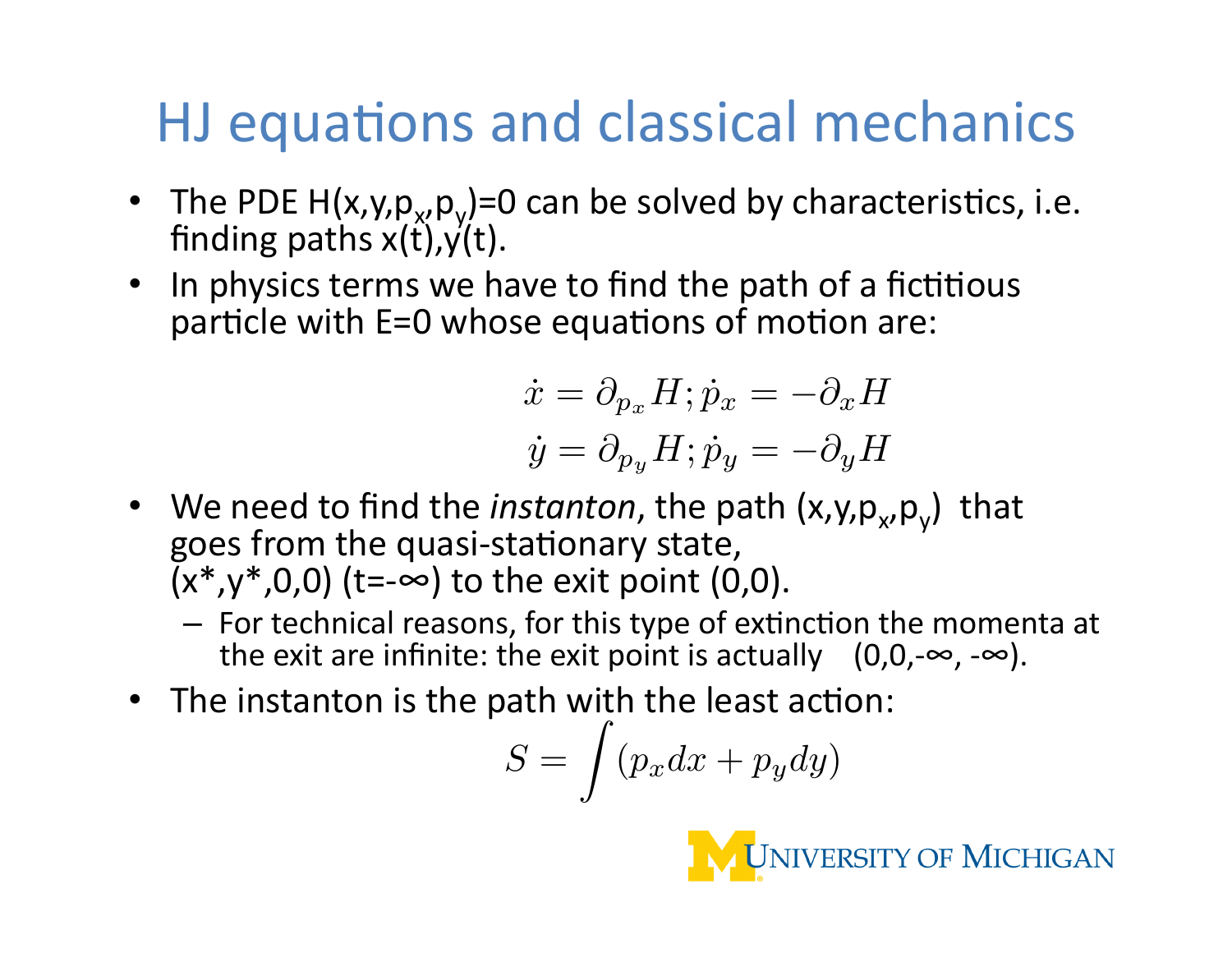# Solving the classical problem

- Four dimensional phase space, one constraint, so 3d.
- In general must solve numerically by shooting.



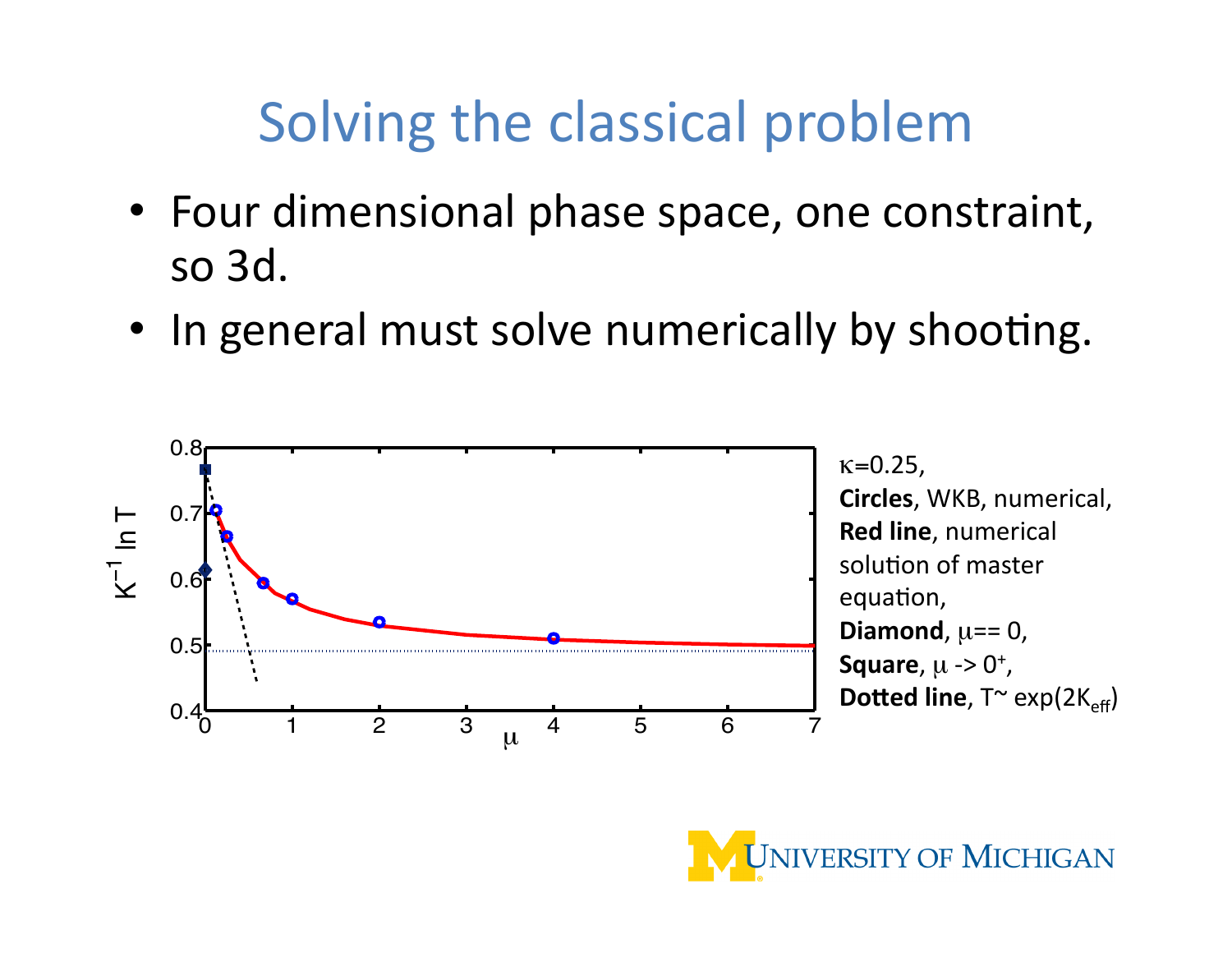#### Path to extinction

y'

- For large K the extinction time is dominated by one path.
- There is no path for the dynamics that starts at  $(x^*,y^*,0,0)$ and stays in  $p_x=p_y=0$ .
- We need the action



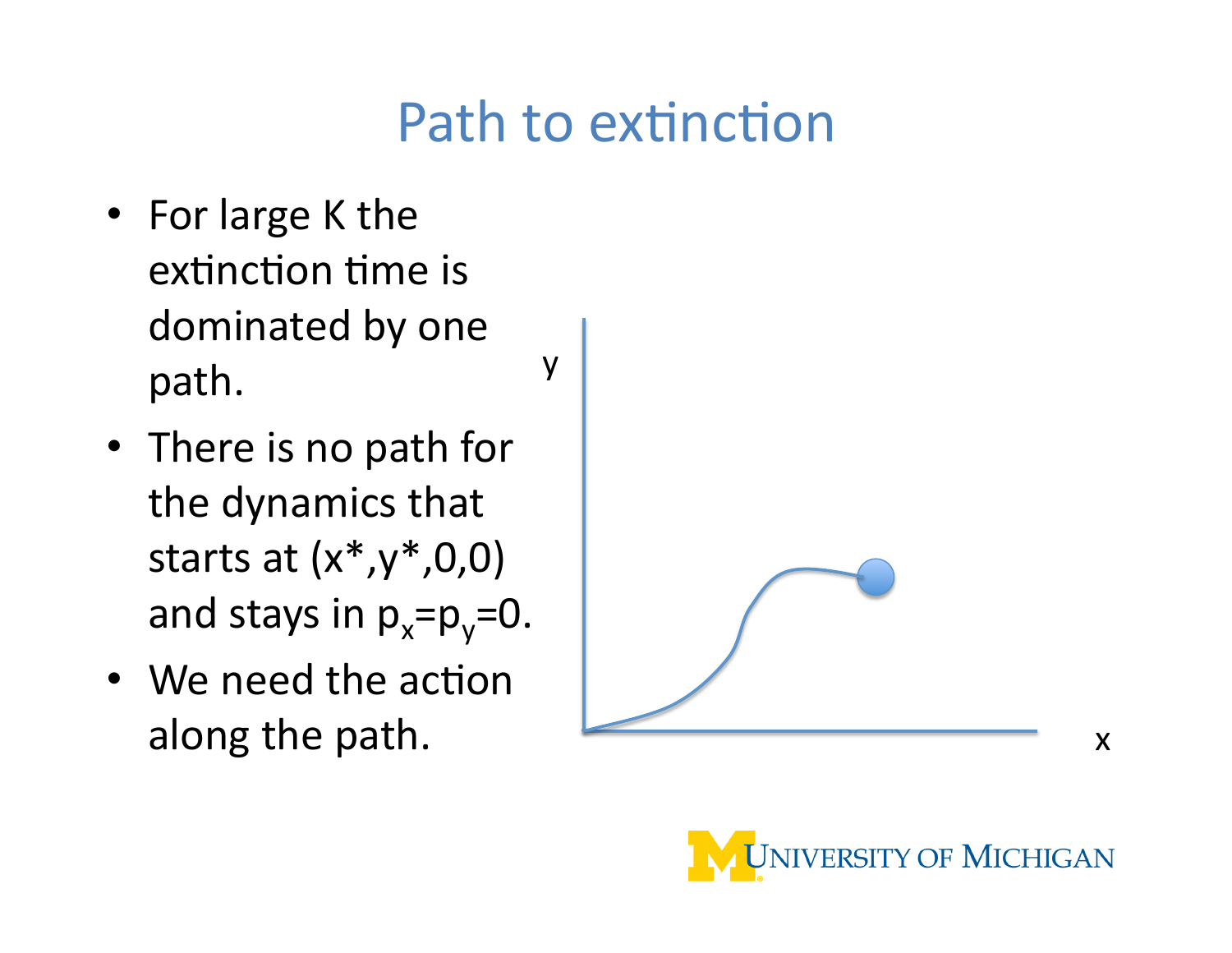# Analytics: limit of slow migration

• For  $\mu \rightarrow 0^+$ , the problem separates:

$$
H(x, y, p_x, p_y)=x(e^{p_x}-1)+\frac{x^2}{2}(e^{-2p_x}-1)
$$

$$
+y(e^{p_y}-1)+\frac{y^2}{2\kappa}(e^{-2p_y}-1)=0
$$

- Solutions:  $x(p_x) = \frac{2e^{2p_x}}{e^{p_x} + 1}, \quad y(p_y) = \frac{2\kappa e^{2p_y}}{e^{p_y} + 1}.$
- For the action we add carrying capacities:

$$
\mathcal{S}(\mu \to 0) = \int_{-\infty}^{0} x(p_x) dp_x + \int_{-\infty}^{0} y(p_y) dp_y
$$
  
= 2(1 - \ln 2)(1 + \kappa) \simeq \ln T\_{\mu \to 0} / K.

- This is much larger than what we get if we start with  $\mu$ ==0, i.e. just the first term.
- We have argued that near  $\mu$ =0<sup>+</sup> the populations are synchronized – this leads to the different behavior.
	- We can also give a more formal proof.

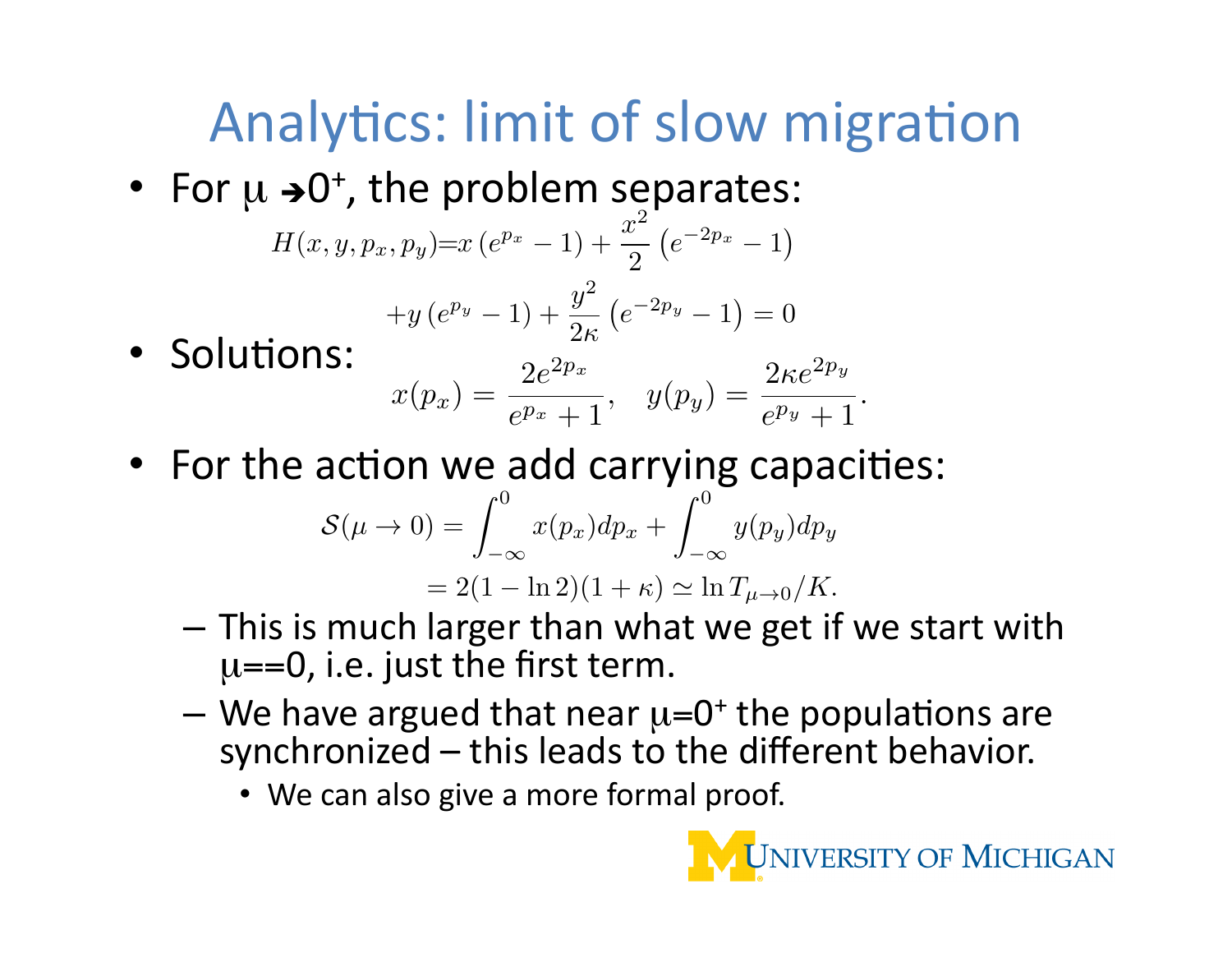# Limit of fast migration

- For  $\mu >> 1$ , make a change of variables:
	- $-Q = x+y$  (total population, slow variable)
	- $-$  q=x,
	- $-$  and corresponding momenta, p, P.
- We find, for  $\mu >> 1$ , a Hamiltonian for the slow variables:'

$$
H_{slow}(Q, P) = (1/\mu) \left[ Q(e^P - 1) + \frac{1+\kappa}{8\kappa} Q^2 (e^{-2P} - 1) \right].
$$

• As we already guessed:  $2/\kappa_{\text{eff}}=(1/2)(1/\kappa +1)$ :

$$
\frac{\ln T_{\mu \to \infty}}{K} = \frac{8(1 - \ln 2)\kappa}{1 + \kappa}
$$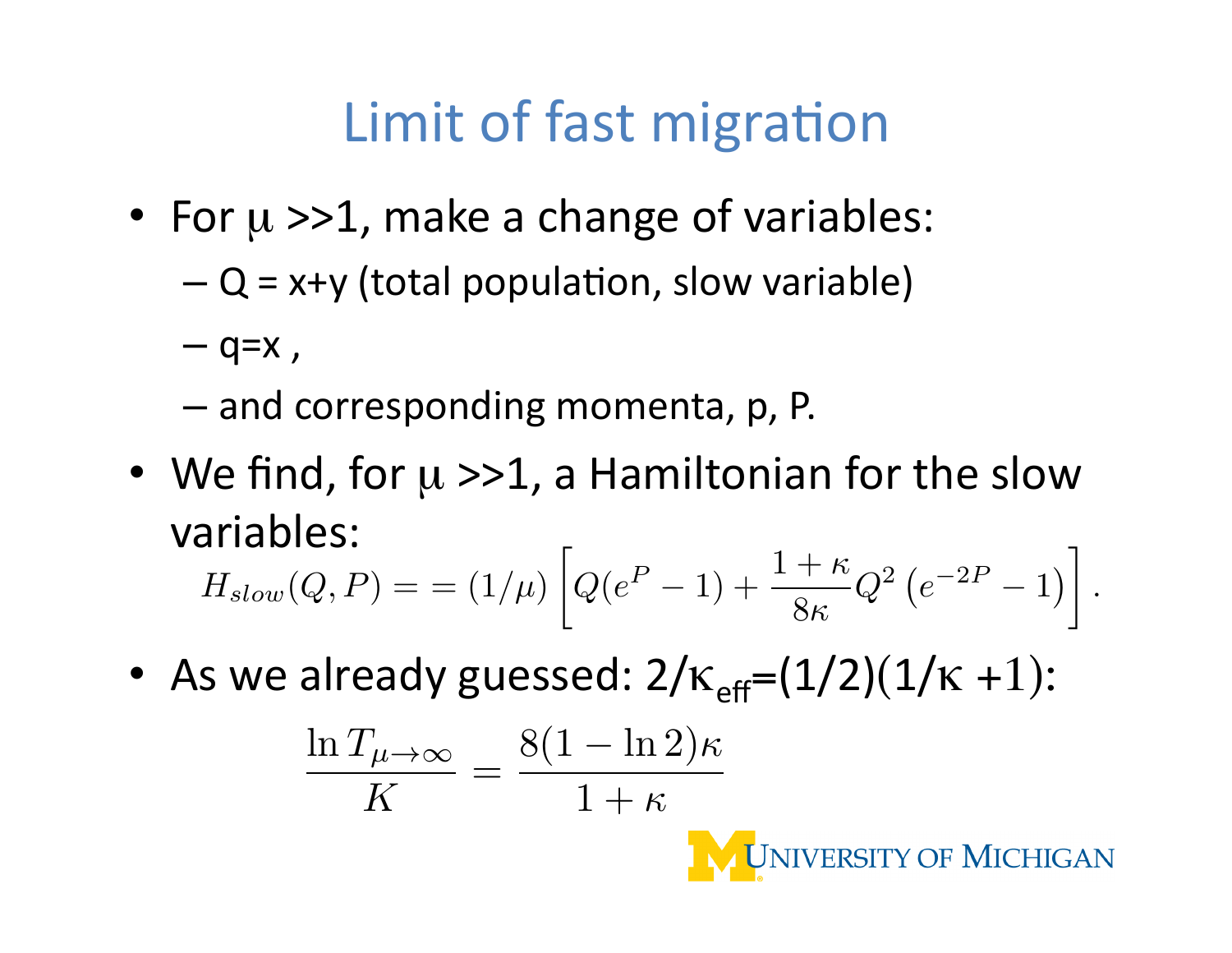#### Numerics

- WKB *does not resolve the boundary layer* where T rises from the uncoupled value to the maximum.
	- This occurs for  $\mu \sim 1/K$ , where WKB is not valid.
	- This means one transfer per generation.
- We simulate the Markov process directly.

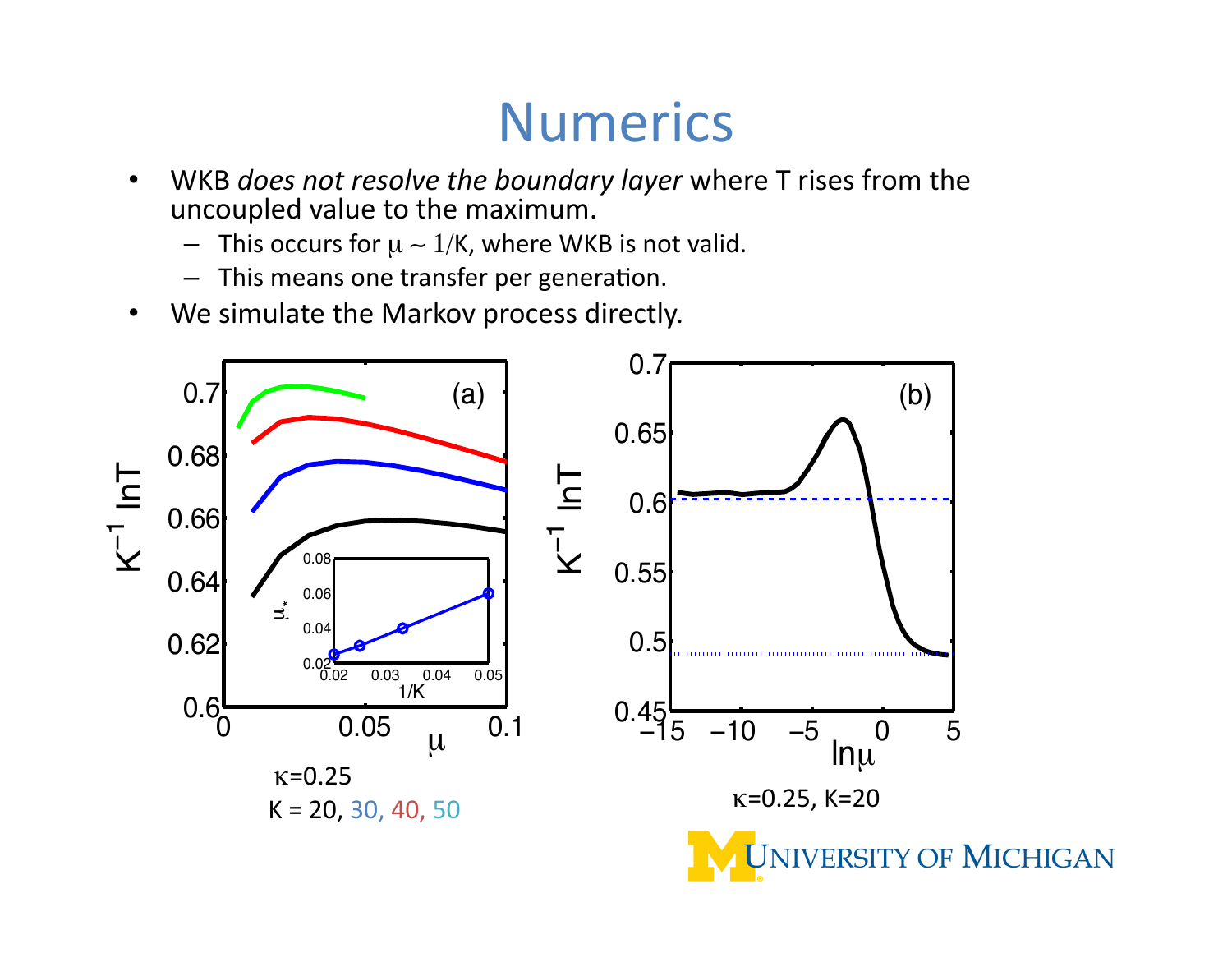### Many patches

• We can generalize the result to a network of patches with different carrying capacities.

— We assume  $K_i = \kappa_i K$ ,  $\mu_{ij} = \theta_{ij} \mu$ ,  $\kappa_{i}$ ,  $\theta_{ij}$  order unity.

- Large u gives an effective carrying capacity for the whole population:  $\kappa_{\text{eff}} = N^2 / \Sigma \kappa_i^{-1}$ .
- Small  $\mu$  gives synchronization for  $1/(nK) < \mu < 1/n$ , n=typical number of bonds.
- We think that the maximum time for extinction is at  $\mu \sim 1/(nK)$ .

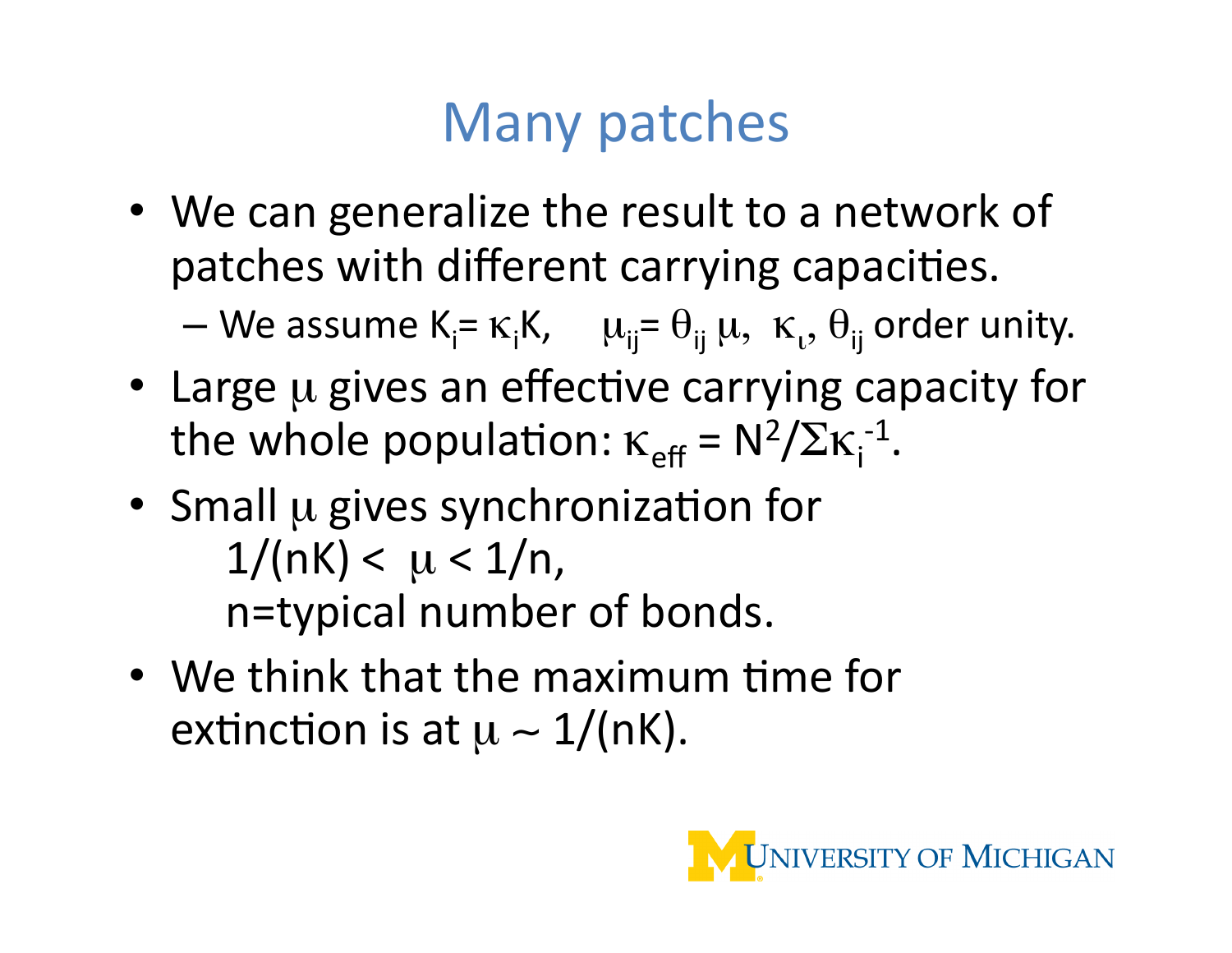### **Discussion**

- WKB theory is valid for  $\mu \gg 1/K$ , can't resolve smaller time scales.
	- Result is a finite jump at  $\mu=0$ .
	- We can show that for  $1/K < \mu < 1$ , T decreases.
- If the sites are identical, T is constant after the jump.
- Numerically we find  $\mu_{\text{selected}} \sim 1/K$ .
- For many patches the story is similar.
- This is a generic effect, not only for this dynamics. We have forthcoming work to show the class of models for which the same results hold.

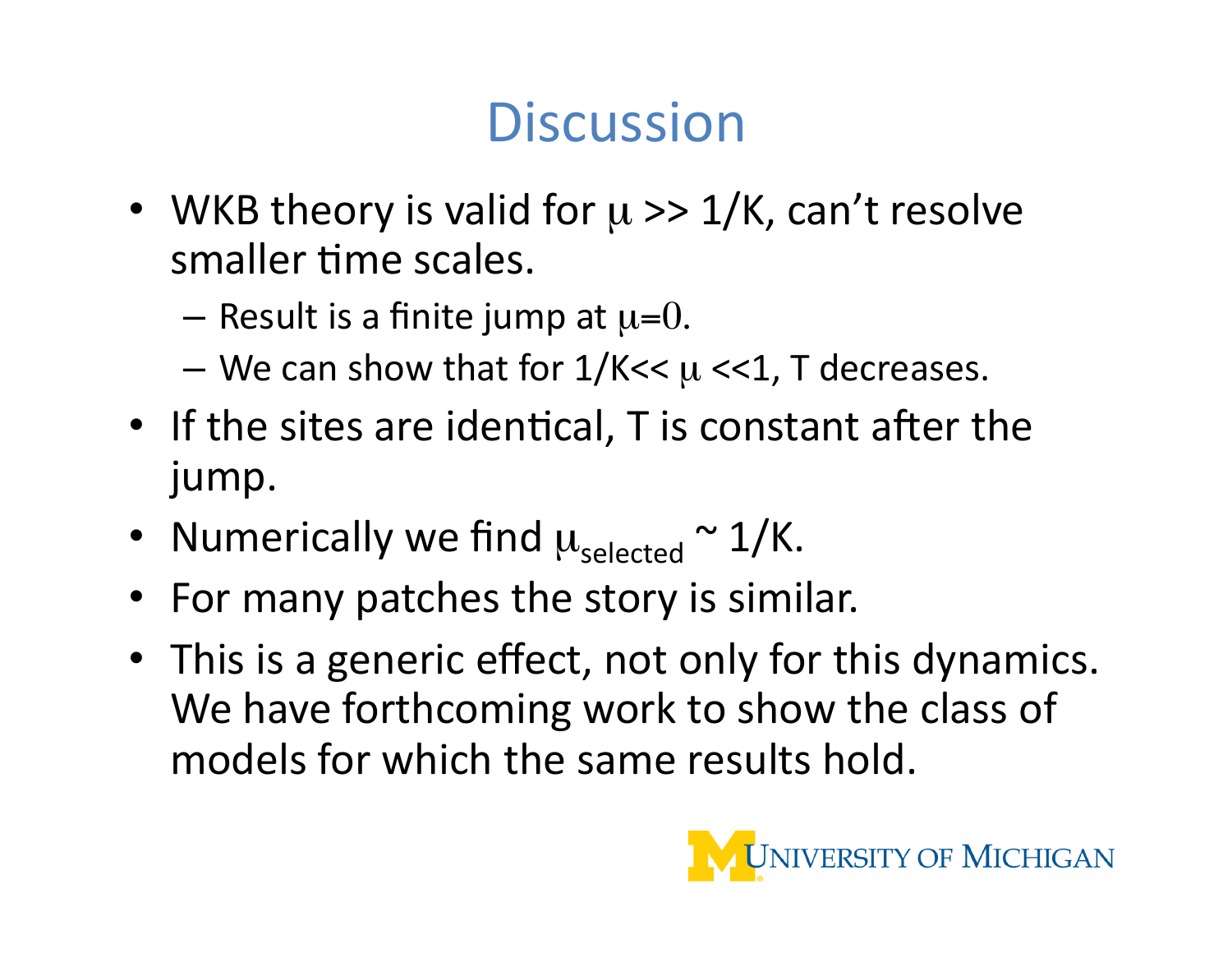# Evolution of dispersion rates

- The standard lore in ecology is that organisms evolve non-zero dispersion rates only to be able to deal with *non-constant* resources.
	- $-$  Here, the habitats are constant, and evolution would favor  $\mu$  >0. This is to deal with fluctuation-induced extinction.
- We have given another example where fluctuations favor  $\mu > 0$ , competition of a fast with a slow species:
	- $-$  D. Kessler and L. Sander, *Fluctuations and dispersal rates in population dynamics, Physical Review E, 80, 041907*  $(2009).$
	- $-$  J. N. Waddell, L. M. Sander, and C. R. Doering, **Demographic Stochasticity versus Spatial Variation in the** *Competition between Fast and Slow Dispersers, Theoretical* Population Biology, **77**, 279 (2010).
	- Work in progress with M. Khasin to treat this in WKB.